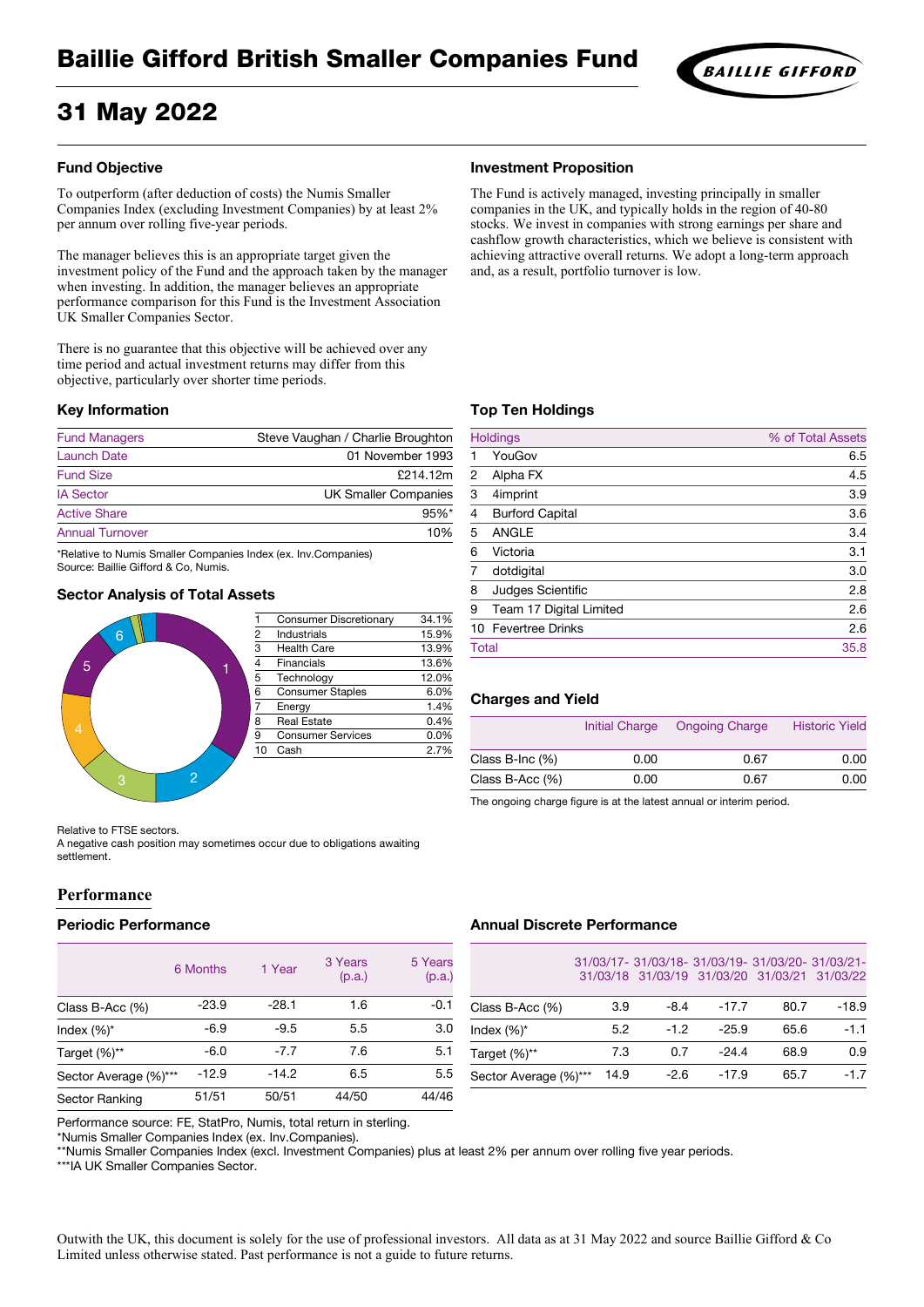# **Additional Fund Information**

The Fund is a sub-fund of the Baillie Gifford UK & Balanced Funds ICVC (Investment Company with Variable Capital) which is an umbrella Open-Ended Investment Company. Its Authorised Corporate Director ('ACD') is Baillie Gifford & Co Limited.

The yields quoted are historic yields based on distributions paid by the Fund in the previous 12 months as a percentage of the mid-market share price, as at the date shown. Investors may be subject to tax on their distributions. The disruption caused by the Coronavirus to global economies, markets and companies could reduce the distributions paid by the Fund in the future.

The ongoing charges figure is based on the expenses for the financial year and may vary from year to year. It excludes the cost of buying and selling assets for the Fund although custodian transaction costs are included. Further explanation of all the charges and costs relating to this Fund can be found in the Enhanced Disclosure of Fund Charges and Costs document which is available through our website, [bailliegifford.com.](http://www.bailliegifford.com/)

Active Share is a measure of how actively managed a Fund is and is calculated by taking 100 minus the % of the Fund that overlaps with the comparative index. An active share of 100 indicates no overlap with the comparative index and an active share of zero indicates a portfolio that tracks the comparative index. We have chosen to show Active Share against the Numis Smaller Companies Index (excluding Investment Companies).

Turnover is calculated by taking the smaller figure of either total purchases or total sales for the month and dividing it by an average market value. The Annual Turnover is then calculated as the sum of the monthly turnover figures for the 12 month period.

All figures are rounded, so any totals may not sum.

#### **Further Information**

Any comments expressed in this factsheet should not be taken as a recommendation or advice.

 **This factsheet does not provide you with all the facts that you need to make an informed decision about investing in the Fund. You need to read the associated Key Investor Information Document and Supplementary Information Document and decide whether to contact an authorised intermediary.**

This factsheet has been issued and approved by Baillie Gifford & Co Limited (Financial Services Register 119179), which is wholly owned by Baillie Gifford & Co (Financial Services Register 142597), both of which are authorised and regulated by the Financial Conduct Authority of 12 Endeavour Square, Stratford, London, E20 1JN. Baillie Gifford Overseas Limited is wholly owned by Baillie Gifford & Co. Baillie Gifford Overseas Limited provides investment management and advisory services to non-UK clients. Both are authorised and regulated by the Financial Conduct Authority.

# **Target Market**

This Fund is suitable for all investors seeking a Fund that aims to deliver capital growth over a long-term investment horizon. The investor should be prepared to bear losses. This Fund is compatible for mass market distribution. This Fund may not be suitable for investors who are concerned about short-term volatility and performance, seeking a regular source of income and investing for less than five years. This Fund does not offer capital protection.

# **Risk Warnings**

Investment markets can go down as well as up and market conditions can change rapidly. The value of an investment in the Fund, and any income from it, can fall as well as rise and investors may not get back the amount invested.

The specific risks associated with the Fund include:

- Any value assigned to illiquid securities which are difficult to trade, such as those in smaller companies, may not accurately reflect the price the Fund might receive upon their sale.
- Custody of assets involves a risk of loss if a custodian becomes insolvent or breaches duties of care.
- Investment in smaller companies is generally considered higher risk as the market for their shares may be less liquid and more difficult to trade than that for larger companies. As a result, share price fluctuations may be greater. In addition, smaller companies may not do so well in periods of adverse economic conditions. Where such companies have business models and competitive positions which are less well established, this could result in an increased likelihood of loss for investors.
- The Fund's exposure to a single market may increase share price movements.
- The Fund's concentrated portfolio relative to similar funds may result in large movements in the share price in the short term.
- The Fund's share price can be volatile due to movements in the prices of the underlying holdings and the basis on which the Fund is priced.

Further details of the risks associated with investing in the Fund can be found in the Key Investor Information Document or the Prospectus, copies of which are available at bailliegifford.com.

# **Legal Notices**

No third party data provider ("Provider") makes any warranty, express or implied, as to the accuracy, completeness or timeliness of the data contained herewith nor as to the results to be obtained by recipients of the data. No Provider shall in any way be liable to any recipient of the data for any inaccuracies, errors or omissions in the index data included in this document, regardless of cause, or for any damages (whether direct or indirect) resulting therefrom. No Provider has any obligation to update, modify or amend the data or to otherwise notify a recipient thereof in the event that any matter stated herein changes or subsequently becomes inaccurate. Without limiting the foregoing, no Provider shall have any liability whatsoever to you, whether in contract (including under an indemnity), in tort (including negligence), under a warranty, under statute or otherwise, in respect of any loss or damage suffered by you as a result of or in connection with any opinions, recommendations, forecasts, judgments, or any other conclusions, or any course of action determined, by you or any third party, whether or not based on the content, information or materials contained herein.

#### **Contact Us**

For further information about the Fund or Baillie Gifford's range of OEICs, please contact us at the below address, call our Client Relations Team on 0800 917 2113 or 0131 275 3499 (your call may be recorded for training or monitoring purposes), visit our website at bailliegifford.com, fax us on or email [crtallenquiries@bailliegifford.com.](mailto:crtallenquiries@bailliegifford.com)